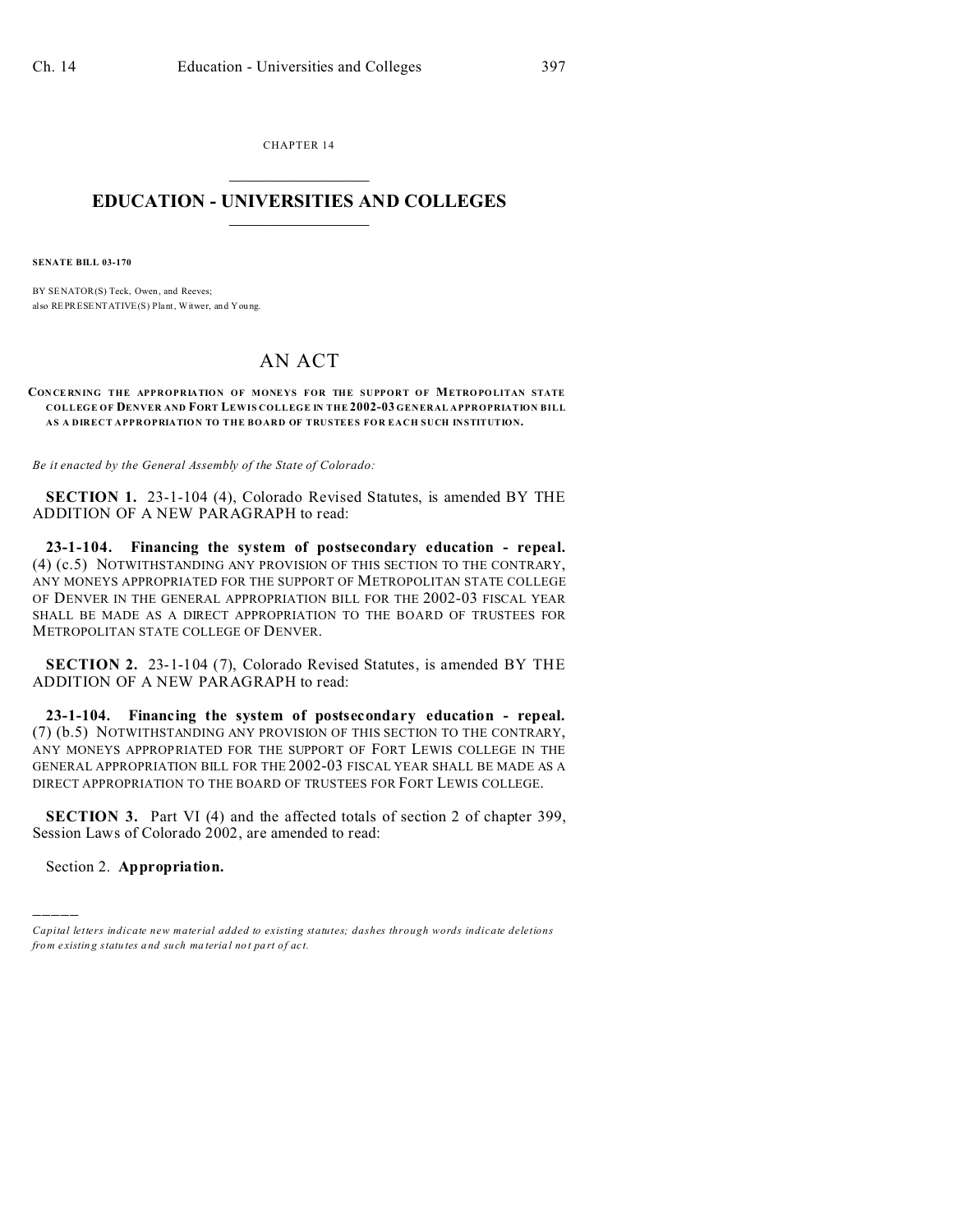# Ch. 14 Education - Universities and Colleges 398

|          |              |                | <b>APPROPRIATION FROM</b> |              |              |              |  |
|----------|--------------|----------------|---------------------------|--------------|--------------|--------------|--|
|          |              |                |                           |              |              |              |  |
| ITEM &   | <b>TOTAL</b> | <b>GENERAL</b> | GENERAL                   | CASH         | CASH         | FEDERAL      |  |
| SUBTOTAL |              | <b>FUND</b>    | <b>FUND</b>               | <b>FUNDS</b> | <b>FUNDS</b> | <b>FUNDS</b> |  |
|          |              |                | <b>EXEMPT</b>             |              | EXEMPT       |              |  |
|          |              |                |                           |              |              |              |  |

#### **PART VI DEPARTMENT OF HIGHER EDUCATION**

#### **(4) GOVERNING BOARDS AND LOCAL DISTRICT JUNIOR**

#### **COLLEGES<sup>1</sup>**

# **(A) TRUSTEES OF THE STATE COLLEGES IN COLORADO67a, 73, 74, 75**

Governing Boa rd and G eneral Campu ses

| General Fund and Tuition   |                 |              |                           |
|----------------------------|-----------------|--------------|---------------------------|
| Allocation                 | 121,930,004     | 81,871,741   | $40,058,263$ <sup>*</sup> |
|                            | 52,273,410      | 36, 347, 708 | 15,925,702 <sup>a</sup>   |
|                            | $(1,874.7$ FTE) |              |                           |
|                            | $(888.7$ FTE)   |              |                           |
| Other Than Tuition Revenue | 2,401,231       |              | 2,401,231                 |
|                            | 910,260         |              | $910,260^{\rm b}$         |
| Auxiliary Revenue          | 6,869,697       |              | 6,869,697                 |
|                            | 2,943,868       |              | 2,943,868°                |
|                            | 131,200,932     |              |                           |
|                            | 56,127,538      |              |                           |

<sup>a</sup> This amount shall be from tuition revenue.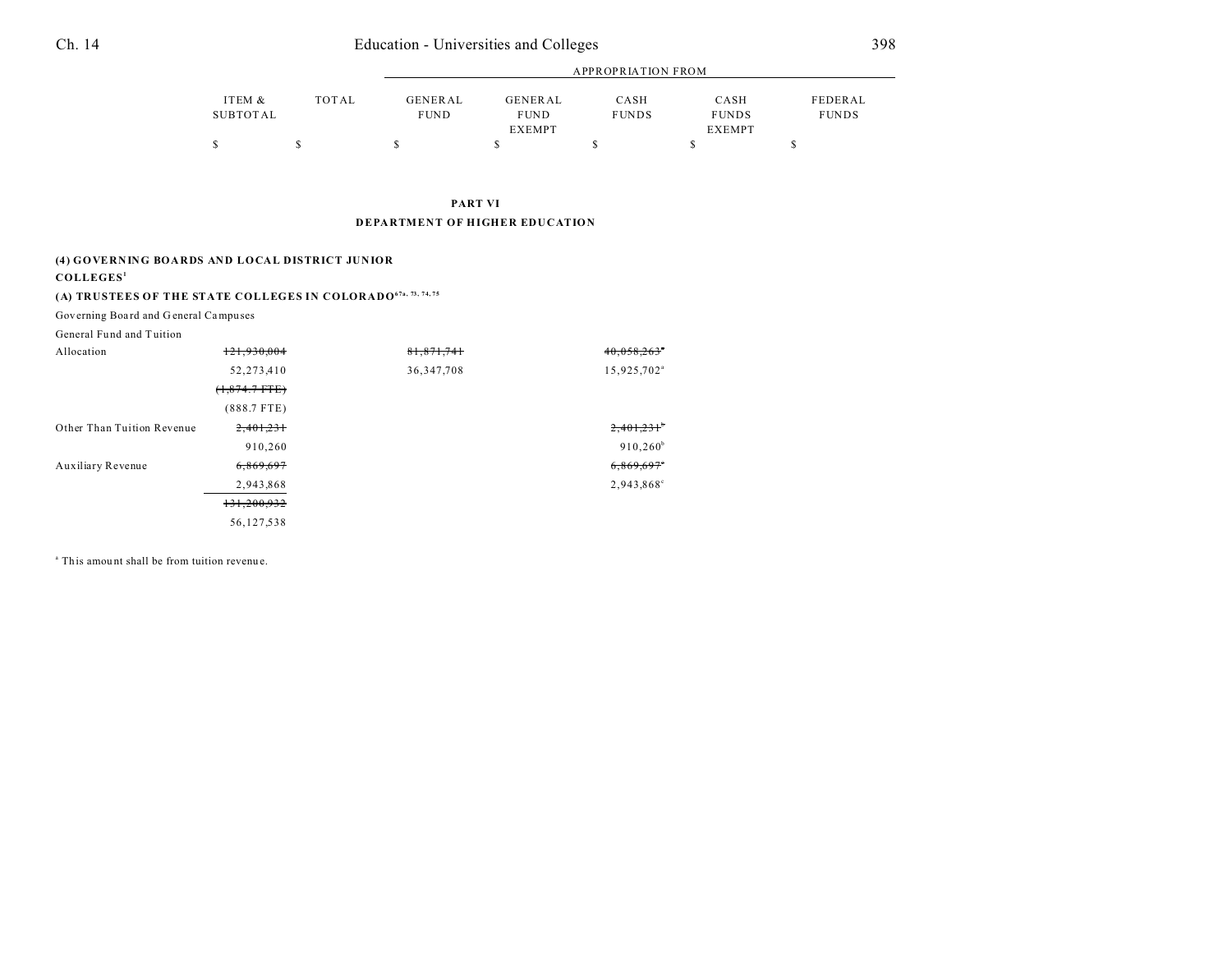<sup>b</sup> This amount shall be from other than tuition revenue.

c This amou nt shall be from au xiliary revenue.

## **(B) TRUSTEES OF M ETRO POLITAN STATE COLLEGE67a, 73, 74, 75**

| <b>GOVERNING BOARD AND GENERAL CAMPUSES</b> |  |
|---------------------------------------------|--|
|---------------------------------------------|--|

| <b>GENERAL FUND AND TUITION</b> |  |  |
|---------------------------------|--|--|

| <b>ALLOCATION</b>        | 69,656,594    | 45,524,033 | 24,132,561 <sup>ª</sup> |
|--------------------------|---------------|------------|-------------------------|
|                          | $(986.0$ FTE) |            |                         |
| OTHER THAN TUITION       |               |            |                         |
| <b>REVENUE</b>           | 1,490.971     |            | 1,490.971 <sup>b</sup>  |
| <b>AUXILIARY REVENUE</b> | 3,925,829     |            | 3,925,829°              |
|                          | 75,073,394    |            |                         |

a THIS AMOUNT SHALL BE FROM TUITION REVENUE.

**b** THIS AMOUNT SHALL BE FROM OTHER THAN TUITION REVENUE.

c THIS AMOUNT SHALL BE FROM AUXILIARY REVENUE.

#### **(B) STATE BOARD OF AGRICULTURE67a, 73, 74, 75 (C) BOARD OF GOVERNORS OF THE COLORADO**

## **STATE UNIVERSITY SYSTEM67a, 73, 74, 75**

Governing Board and General Campuses

#### General Fund and Tuition

| Allocation                 | 277,703,174     | 158,226,222 | 119,476,952 <sup>a</sup> |                |
|----------------------------|-----------------|-------------|--------------------------|----------------|
|                            | 251,270,797     | 147,602,241 | 103,668,556 <sup>a</sup> |                |
|                            | $(4,033.3$ FTE) |             |                          |                |
|                            | $(3,630.4$ FTE) |             |                          |                |
| Other Than Tuition Revenue | 31,412,435      |             | 31,196,345 <sup>b</sup>  | $216,090(T)^c$ |
|                            | 29,253,269      |             | 29,083,269 <sup>b</sup>  | $170,000(T)^c$ |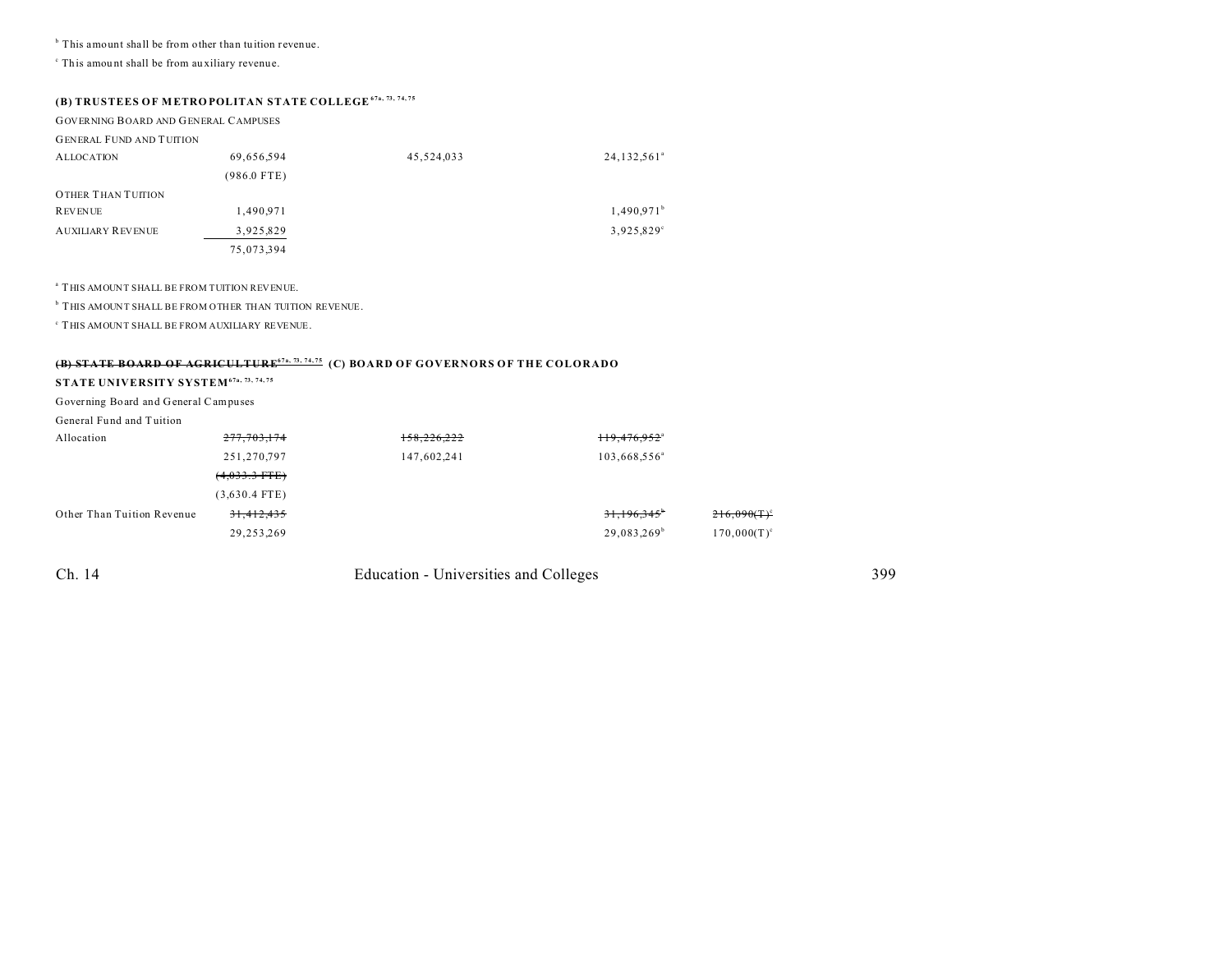| 14 |  |  |  |
|----|--|--|--|
|    |  |  |  |
|    |  |  |  |
|    |  |  |  |

# Ch. 14 Education - Universities and Colleges 400

|          |       |                | APPROPRIATION FROM |              |               |              |  |
|----------|-------|----------------|--------------------|--------------|---------------|--------------|--|
| ITEM &   | TOTAL | <b>GENERAL</b> | GENERAL            | CASH         | CASH          | FEDERAL      |  |
| SUBTOTAL |       | <b>FUND</b>    | <b>FUND</b>        | <b>FUNDS</b> | <b>FUNDS</b>  | <b>FUNDS</b> |  |
|          |       |                | EXEMPT             |              | <b>EXEMPT</b> |              |  |
|          |       |                |                    |              |               |              |  |

Auxiliary Revenue 29,135,121<sup>d</sup> 29,135,121<sup>d</sup> 29,135,121<sup>d</sup> 26,972,354 26,972,354<sup>d</sup> 338,250,730 307,496,420

<sup>a</sup> This amount shall be from tuition revenue.

<sup>b</sup> This amount shall be from other than tuition revenue.

This amount shall be from moneys appropriated to the Department of Local Affairs from the Local Government Mineral Impact Fund, created in Section 34-63-102 (5), C.R.S. This amount represents a 200 3 calendar year grant; any unexpended balance on June 3 0, 20 03, is intended to roll forward and rema in available for

expenditure in FY 2003-04.

d This amou nt shall be from au xiliary revenue.

## **(D) TRUSTEES OF FORT LEWIS COLLEGE<sup>67</sup><sup>A</sup> , 73, 74, 75**

| <b>GOVERNING BOARD AND GENERAL CAMPUS</b> |               |            |                          |               |
|-------------------------------------------|---------------|------------|--------------------------|---------------|
| <b>GENERAL FUND AND TUITION</b>           |               |            |                          |               |
| <b>ALLOCATION</b>                         | 26,432,377    | 10,623,981 | 15,808,396 <sup>a</sup>  |               |
|                                           | $(402.9$ FTE) |            |                          |               |
| OTHER THAN TUITION                        |               |            |                          |               |
| <b>REVENUE</b>                            | 2,159,166     |            | $2,113,076^{\circ}$      | $46,090(T)^c$ |
| <b>AUXILIARY REVENUE</b>                  | 2,162,767     |            | $2,162,767$ <sup>d</sup> |               |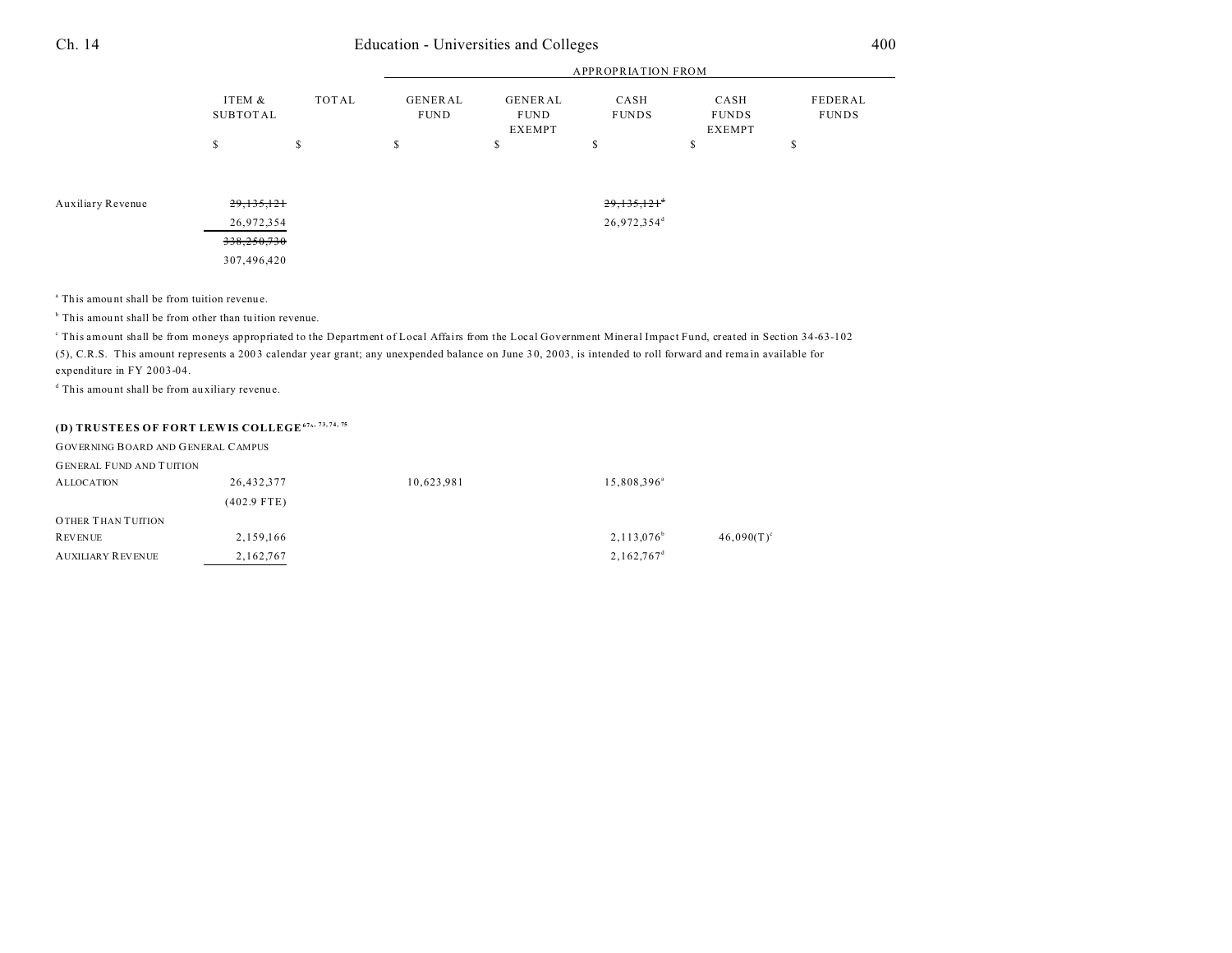a THIS AMOUNT SHALL BE FROM TUITION REVENUE.

**b** THIS AMOUNT SHALL BE FROM OTHER THAN TUITION REVENUE.

c THIS AMOUNT SHALL BE FROM MONEYS APPROPRIATED TO THE DEPARTMENT OF LOCAL AFFAIRS FROM THE LOCAL GOVERNMENT MINERAL IMPACT FUND, CREATED IN SECTION 34-63-102 (5), C.R.S. THIS AMOUNT REPRESENTS A 2003 CALENDAR YEAR GRANT; ANY UNEXPENDED BALANCE ON JUNE 30, 2003, IS INTENDED TO ROLL FORWARD AND REMAIN AVAILABLE FOR EXPENDITURE IN FY 2003-04.

d THIS AMOUNT SHALL BE FROM AUXILIARY REVENUE.

## **(C) (E) REGENTS OF THE UNIVERSITY OF COLORADO67a, 73, 74, 75, 76**

| Governing Board and General Campuses |                 |             |                          |                     |
|--------------------------------------|-----------------|-------------|--------------------------|---------------------|
| General Fund and Tuition             |                 |             |                          |                     |
| Allocation                           | 505,470,657     | 225,941,651 | 279,529,006 <sup>a</sup> |                     |
|                                      | $(6,037.5$ FTE) |             |                          |                     |
| Other Than Tuition Revenue           | 50,280,934      |             | 41,704,674 <sup>b</sup>  | $8,576,260^{\circ}$ |
| Auxiliary Revenue                    | 30,340,618      |             | $30,340,618^d$           |                     |
|                                      | 586.092.209     |             |                          |                     |

<sup>a</sup> This amount shall be from tuition revenue.

<sup>b</sup> This amount shall be from other than tuition revenue.

<sup>c</sup> Of this amount, \$7,918,729 shall be from the Tobacco Litigation Settlement Cash Fund created in Section 24-22-115, C.R.S., pursuant to Section 24-75-1104 (1) (c), C.R.S., and \$6 57,5 31(T ) shall be from moneys appropriated to the Department of Local Affairs from the Local Government Mineral Impact Fund, created in Section 34-63-102 (5), C.R.S. The Local Government Mineral Impact Fund amount represents a 2003 calendar year grant; any unexpended balance on June 30, 2003, is intended to roll forward and remain available for expenditure in FY 2003-04.

<sup>d</sup> This amount shall be from auxiliary revenue.

**(D)** (F) TRUSTEES OF THE COLORADO SCHOOL OF MINES<sup>67a, 73, 74, 75</sub></sup>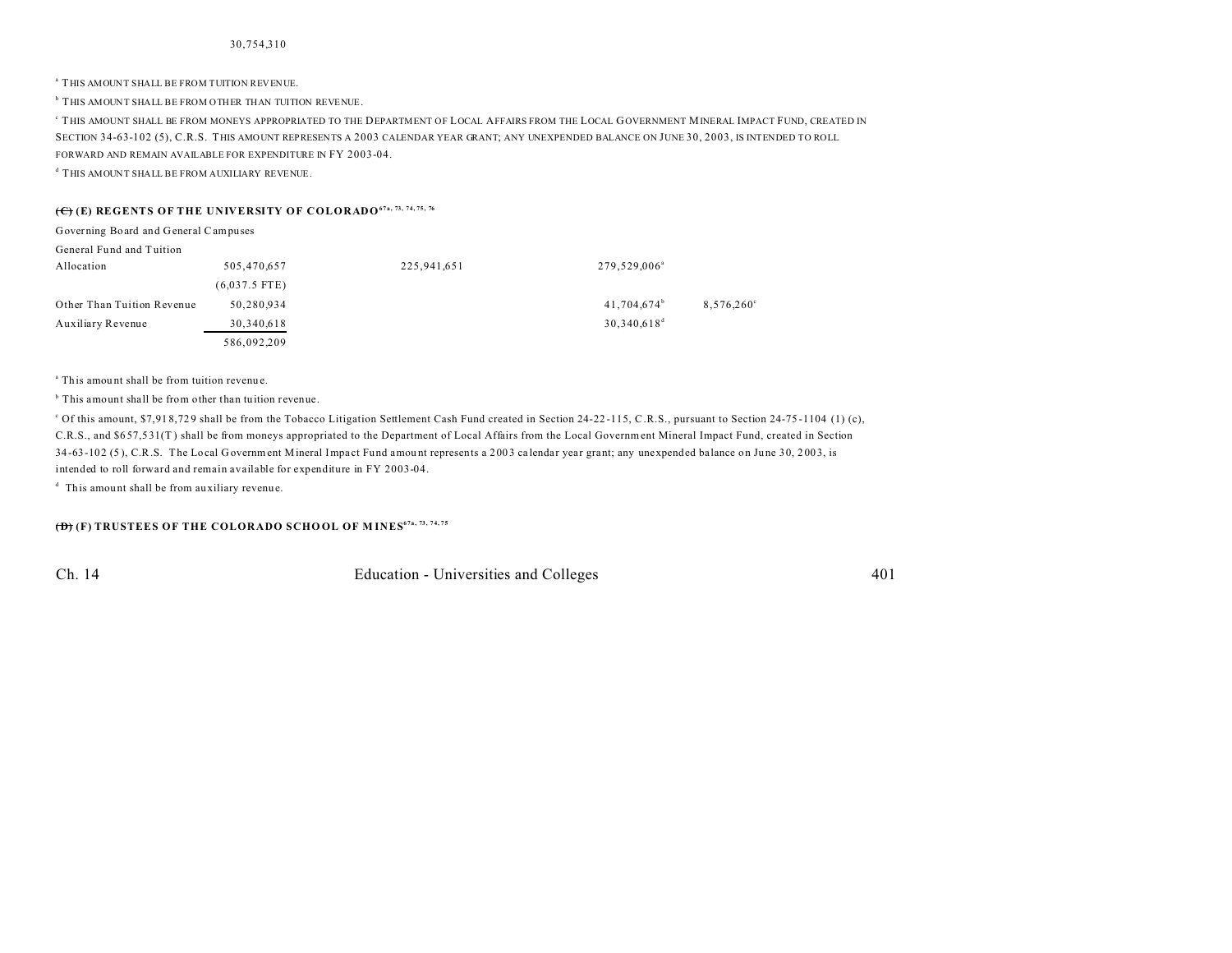# Ch. 14 Education - Universities and Colleges 402

|                                    |                           |              |                               |                                                | <b>APPROPRIATION FROM</b> |                                       |                         |
|------------------------------------|---------------------------|--------------|-------------------------------|------------------------------------------------|---------------------------|---------------------------------------|-------------------------|
|                                    | ITEM &<br><b>SUBTOTAL</b> | <b>TOTAL</b> | <b>GENERAL</b><br><b>FUND</b> | <b>GENERAL</b><br><b>FUND</b><br><b>EXEMPT</b> | CASH<br><b>FUNDS</b>      | CASH<br><b>FUNDS</b><br><b>EXEMPT</b> | FEDERAL<br><b>FUNDS</b> |
|                                    | \$                        | \$           | \$                            | \$                                             | \$                        | S                                     | \$                      |
|                                    |                           |              |                               |                                                |                           |                                       |                         |
|                                    |                           |              |                               |                                                |                           |                                       |                         |
| Governing Board and General Campus |                           |              |                               |                                                |                           |                                       |                         |
| General Fund and Tuition           |                           |              |                               |                                                |                           |                                       |                         |
| Allocation                         | 41,229,098                |              | 20,525,170                    |                                                | 20,703.928 <sup>a</sup>   |                                       |                         |
|                                    | $(570.1$ FTE)             |              |                               |                                                |                           |                                       |                         |
| Other Than Tuition Revenue         | 1,584,406                 |              |                               |                                                | $1,334,406^b$             | $250,000(T)^c$                        |                         |
| Auxiliary Revenue                  | 631,068                   |              |                               |                                                | 631,068 <sup>d</sup>      |                                       |                         |
|                                    | 43,444,572                |              |                               |                                                |                           |                                       |                         |

<sup>a</sup> This amount shall be from tuition revenue.

<sup>b</sup> This amount shall be from other than tuition revenue.

This amount shall be from the Oil and Gas Conservation Commission in the Department of Natural Resources and shall be for the management and operations of the Colorado Energy Research Institute created pursuant to Section 23-41-114, C.R.S.

 $26,403,040$ <sup>a</sup>

d This amou nt shall be from au xiliary revenue.

# **(E) (G) UNIVERSITY OF NORTHERN COLORADO67a, 73, 74, 75**

| Governing Board and General Campus |                 |            |  |
|------------------------------------|-----------------|------------|--|
| General Fund and Tuition           |                 |            |  |
| Allocation                         | 71.214.889      | 44.811.849 |  |
|                                    | $(1,079.9$ FTE) |            |  |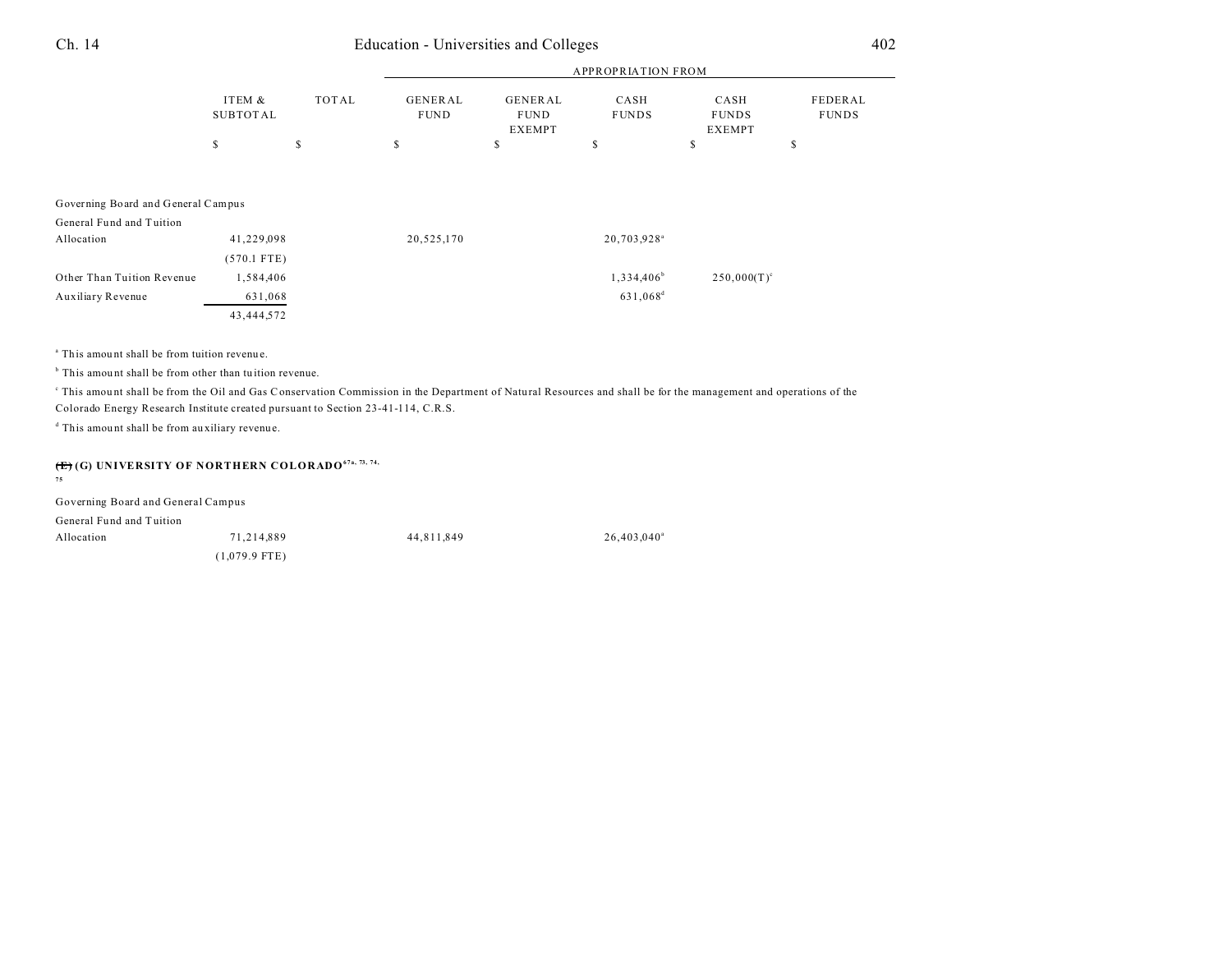| Other Than Tuition Revenue | 4.332.385  | $4.332.385^{\circ}$ |
|----------------------------|------------|---------------------|
| Auxiliary Revenue          | 1.220.125  | $1.220.125^{\circ}$ |
|                            | 76.767.399 |                     |

<sup>a</sup> This amount shall be from tuition revenue.

<sup>b</sup> This amount shall be from other than tuition revenue.

c This amou nt shall be from au xiliary revenue.

## **(F) (H) STATE BOARD FOR COMMUNITY COLLEGES AND OCCUPATIONAL EDUCATION STATE SYSTEM COM MU NITY**

**COLLEGES67a, 73, 74, 75**

Governing Boa rd and G eneral Campu ses

General Fund and Tuition

| Allocation                 | 205,279,050     | 139,604,591 | 65,674,459 <sup>a</sup> |                  |
|----------------------------|-----------------|-------------|-------------------------|------------------|
|                            | $(4,495.1$ FTE) |             |                         |                  |
| Other Than Tuition Revenue | 11,232,086      |             | $9,232,086^{\circ}$     | $2,000,000(L)^c$ |
| Auxiliary Revenue          | 1,331,646       |             | $1.331.646^d$           |                  |
|                            | 217,842,782     |             |                         |                  |

<sup>a</sup> This amount shall be from tuition revenue.

<sup>b</sup> This amount shall be from other than tuition revenue.

c This amount shall be from local property tax collections.

d This amou nt shall be from au xiliary revenue.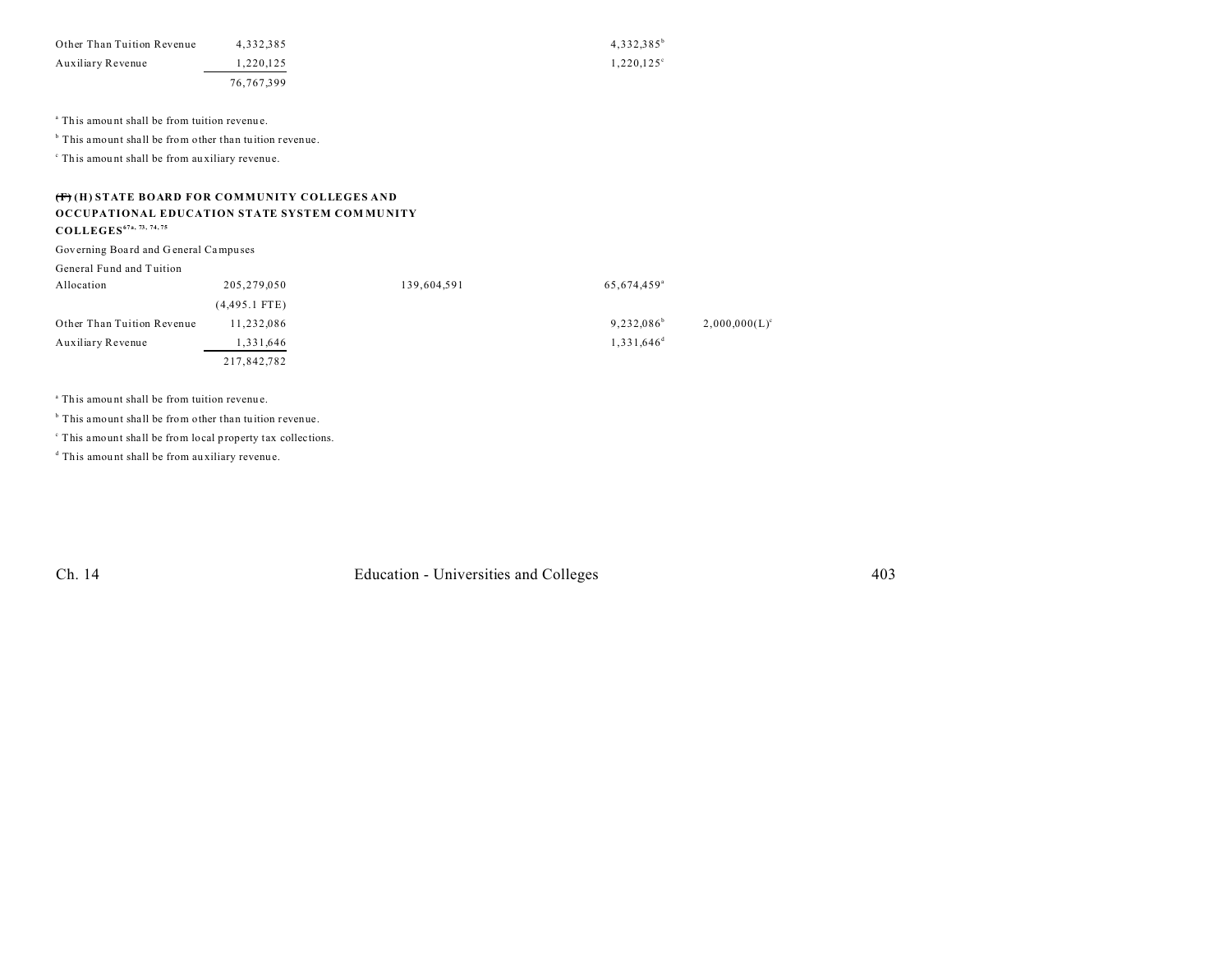| Ch. 14                                                                                                          | Education - Universities and Colleges |                 |                           |                                                |                            |                                       | 404                     |  |
|-----------------------------------------------------------------------------------------------------------------|---------------------------------------|-----------------|---------------------------|------------------------------------------------|----------------------------|---------------------------------------|-------------------------|--|
|                                                                                                                 |                                       |                 | <b>APPROPRIATION FROM</b> |                                                |                            |                                       |                         |  |
|                                                                                                                 | ITEM &<br><b>SUBTOTAL</b>             | TOTAL           | GENERAL<br><b>FUND</b>    | <b>GENERAL</b><br><b>FUND</b><br><b>EXEMPT</b> | CASH<br><b>FUNDS</b>       | CASH<br><b>FUNDS</b><br><b>EXEMPT</b> | FEDERAL<br><b>FUNDS</b> |  |
|                                                                                                                 | \$                                    | \$              | \$                        | S                                              | \$                         | \$                                    | \$                      |  |
| (I) LOCAL DISTRICT<br><b>JUNIOR COLLEGE</b><br><b>GRANTS PURSUANT TO</b><br><b>SECTION 23-71-301,</b><br>C.R.S. | 14,894,754                            |                 | 14,894,754                |                                                |                            |                                       |                         |  |
|                                                                                                                 |                                       | 1,408,493,378   |                           |                                                |                            |                                       |                         |  |
| <b>TOTALS PART VI</b><br>(HIGHER EDUCATION) <sup>5,</sup><br>6                                                  |                                       | \$1,625,761,674 | \$797,870,851             |                                                | \$721,408,270 <sup>a</sup> | \$87,008,845 <sup>a</sup>             | \$19,473,708            |  |

a Of these amounts, \$76,55 7,33 5 contains a (T) notation and \$2 ,000 ,000 contains an (L) notation.

**FOOTNOTES** -- The following statements are referenced to the numbered footnotes throughout section 2.

- 1 (Governor lined through this provision. See L. 2002, p. 3033.)
- 5 (Governor lined through this provision. See L. 2002, p. 3034.)
- 6 All Departments, Totals -- The General Assembly requests that copies of all reports requested in other footnotes contained in this act be delivered to the Joint Budget Committee and the majority and minority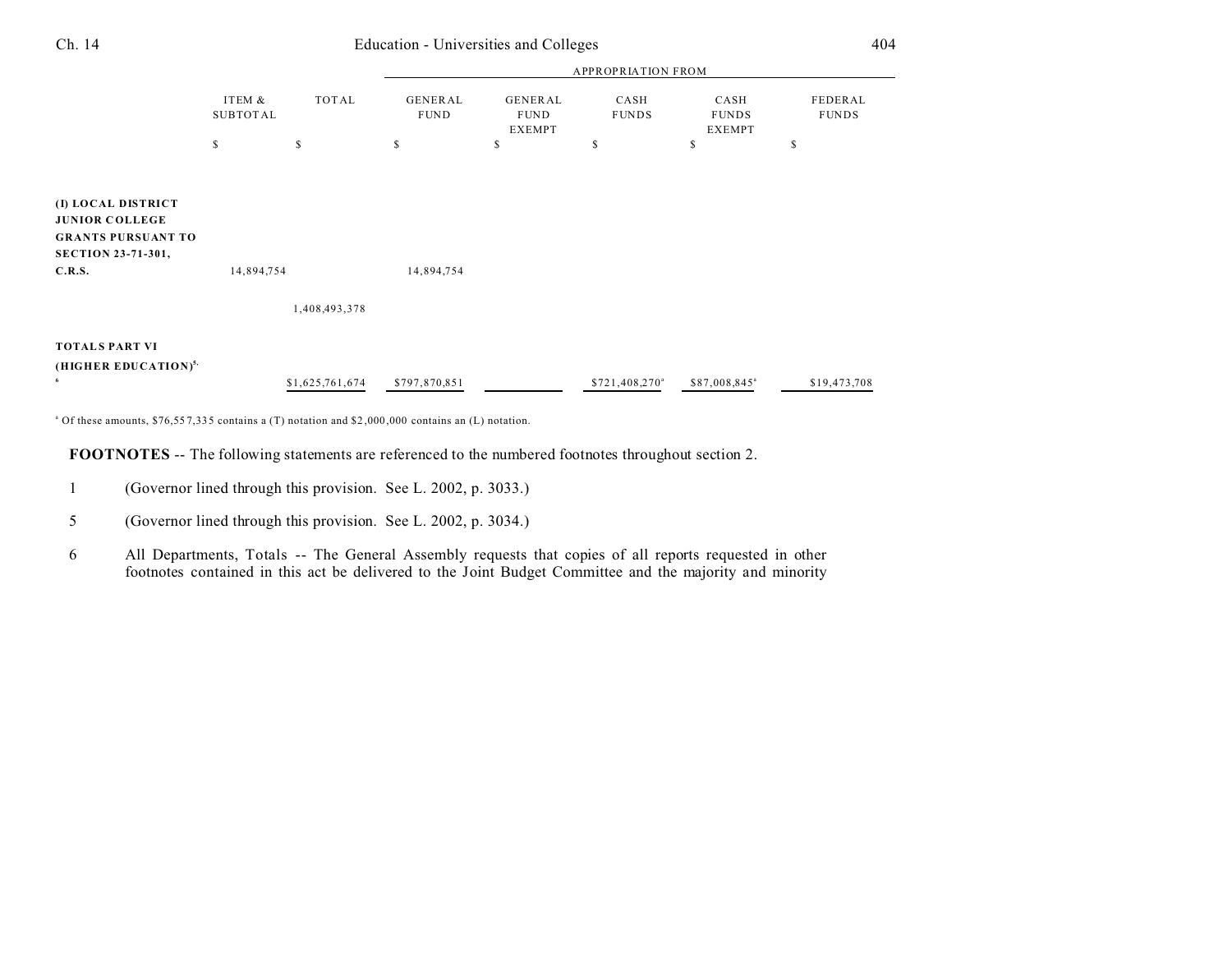leadership in each house of the General Assembly. Each principal department of the state shall produce its rules in an electronic format that is suitable for public access through electronic means. Such rules in such format shall be submitted to the Office of Legislative Legal Services for publishing on the Internet. It is the intent of the General Assembly that this be done within existing resources.

- 20 (Governor lined through this provision. See L. 2002, p. 3040.)
- 65 (Governor lined through this provision. See L. 2002, p. 3054.)
- 66 Department of Higher Education, Colorado Commission on Higher Education; and Governing Boards and Local District Junior Colleges, Regents of the University of Colorado -- It is the intent of the General Assembly that in the future requests for enrollment funding for the University of Colorado Health Sciences Center's nursing program will be calculated in a manner similar to the request for enrollment funding for all other higher education institutions.
- 67 (Governor lined through this provision. See L. 2002, p. 3054.)
- 67a (Governor lined through this provision. See L. 2002, p. 3055.)
- 68 Department of Higher Education, Colorado Commission on Higher Education, Special Purpose, Rural Education Access Program -- It is the intent of the General Assembly to allow the Colorado Commission on Higher Education to roll forward the appropriation for the Rural Education Access Program to the next fiscal year.
- 69 Department of Higher Education, Colorado Commission on Higher Education, Special Purpose, Enrollment/Cash Fund Contingency -- The Colorado Commission on Higher Education may transfer spending authority from this line item to the Governing Boards in the event that tuition or other cash fund revenues increase beyond appropriated levels. The spending authority for this line item shall be in addition to the funds appropriated directly to the Governing Boards. The Colorado Commission on Higher Education shall not authorize transfers for spending authority from this line item to support tuition or fee increases.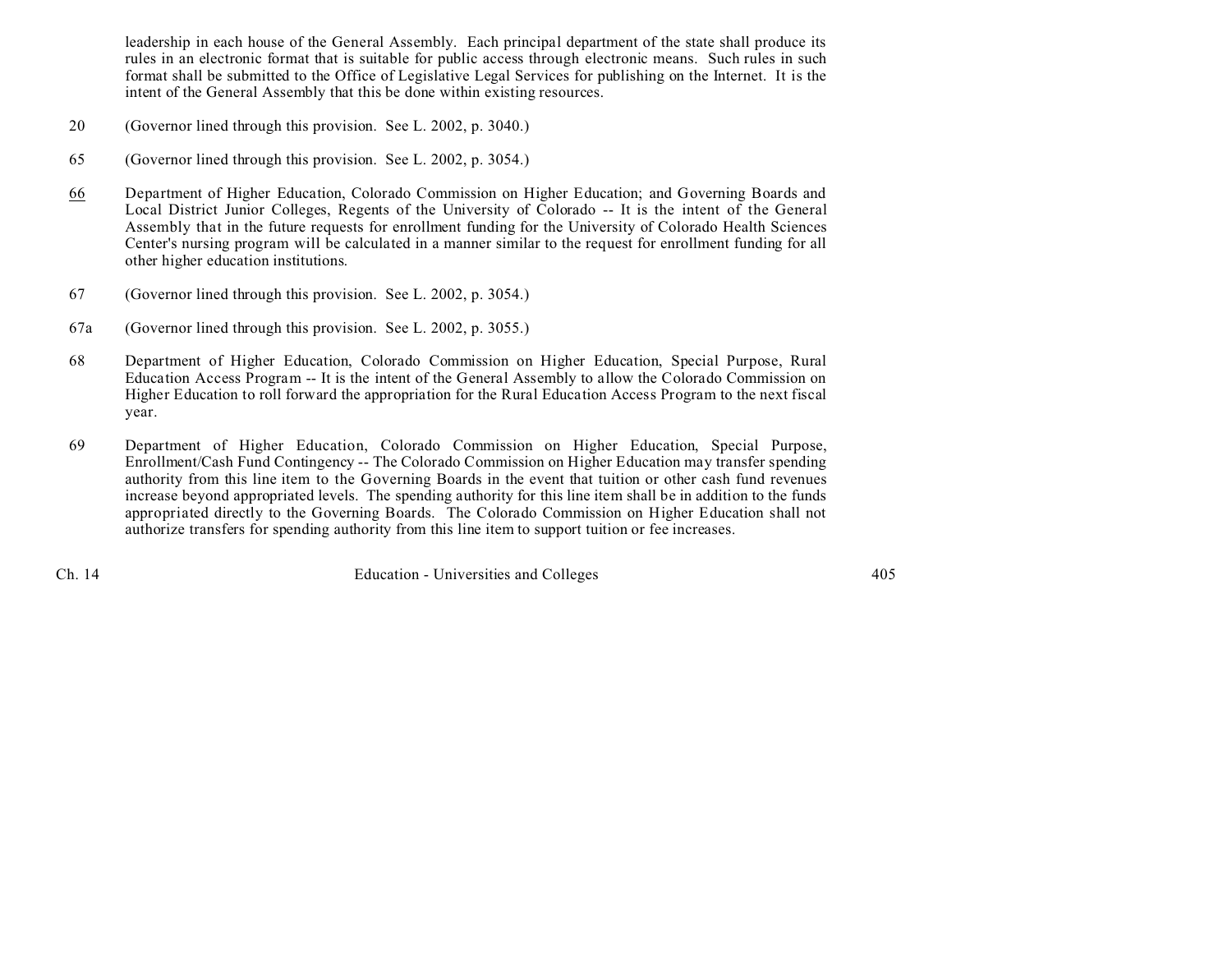- 70 (Governor lined through this provision. See L. 2002, p. 3055.)
- 71 (Governor lined through this provision. See L. 2002, p. 3055.)
- 72 Department of Higher Education, Colorado Commission on Higher Education Financial Aid, Work Study -- It is the intent of the General Assembly to allow the Colorado Commission on Higher Education to roll forward two percent of the Work Study appropriation to the next fiscal year.
- 73 Department of Higher Education, Governing Boards and Local District Junior Colleges, Trustees of the State Colleges in Colorado; TRUSTEES OF METROPOLITAN STATE COLLEGE; State Board of Agriculture; BOARD OF GOVERNORS OF THE COLORADO STATE UNIVERSITY SYSTEM; TRUSTEES OF FORT LEWIS COLLEGE; Regents of the University of Colorado; Trustees of the Colorado School of Mines; University of Northern Colorado; State Board for Community Colleges and Occupational Education State System Community Colleges; Auraria Higher Education Center -- Notwithstanding the limitations set forth in subsection (3) of section 1 of this act, the FTE reflected in these line items are shown for informational purposes and are not intended to be a limitation on the budgetary flexibility allowed by Section 23-1-104 (1) (a) (I), C.R.S.
- 74 (Governor lined through this provision. See L. 2002, p. 3056.)
- 75 Department of Higher Education, Governing Boards and Local District Junior Colleges, Trustees of the State Colleges in Colorado; TRUSTEES OF METROPOLITAN STATE COLLEGE; State Board of Agriculture; BOARD OF GOVERNORS OF THE COLORADO STATE UNIVERSITY SYSTEM; TRUSTEES OF FORT LEWIS COLLEGE; Regents of the University of Colorado; Trustees of the Colorado School of Mines; University of Northern Colorado; State Board for Community Colleges and Occupational Education State System Community Colleges -- It is the intent of the General Assembly that higher education institutions that choose to increase resident tuition rates by more than 4.7 percent shall devote at least 25 percent of the additional revenue from this action toward providing financial aid to resident students on the basis of need. This does not apply to the \$3,274,351 in additional tuition spending authority approved for specific programs of the Regents of the University of Colorado, or the \$878,422 in additional tuition spending authority approved for the State Board of Agriculture